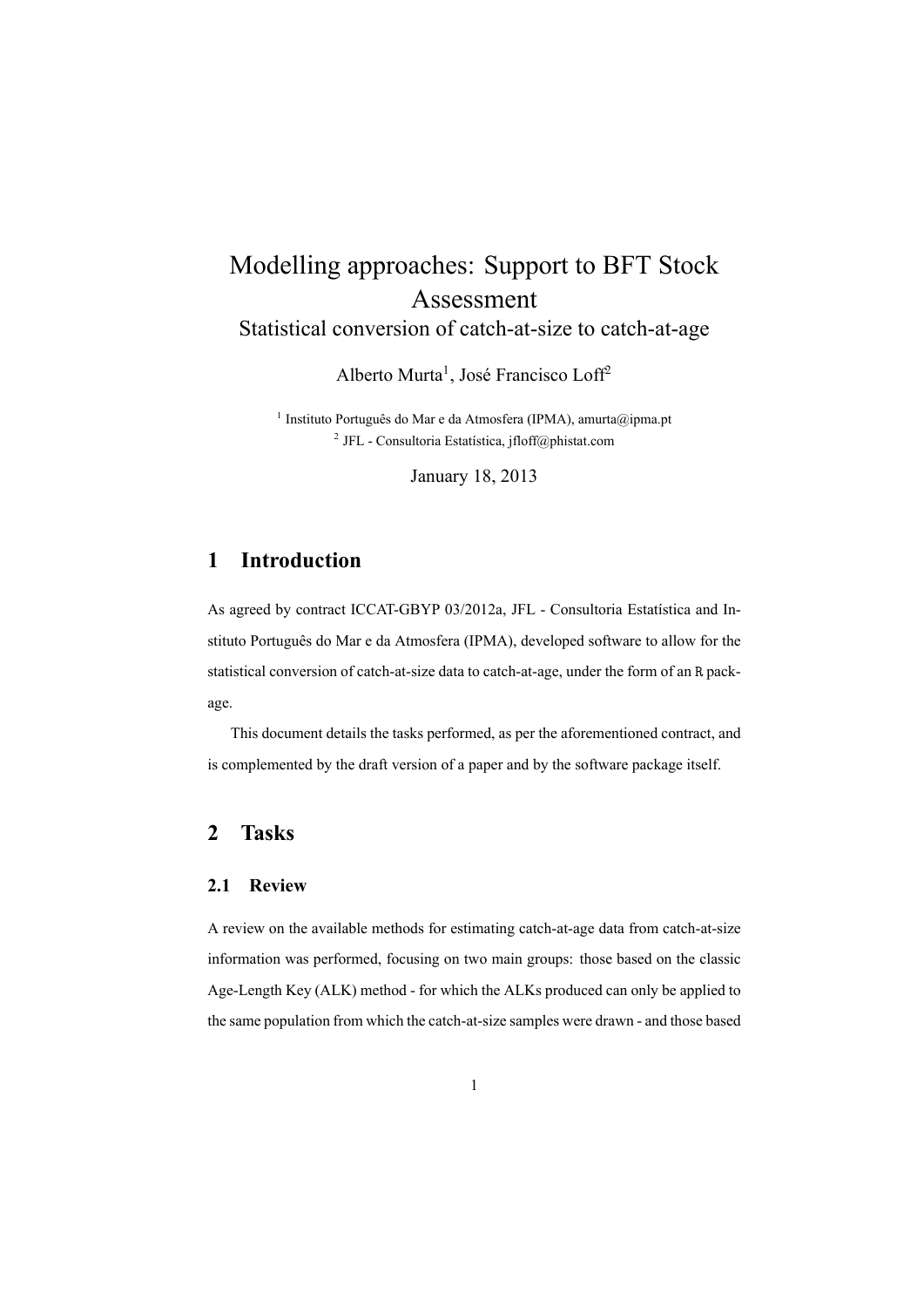on the inverse ALK method, which don't have this restriction. A total of 7 methods were considered, and are described on the paper that accompanies this document.

#### **2.2 Implementation**

All but one of the 7 methods were implemented as R functions and integrated as a R package. All functions were thoroughly documented and include examples of usage.

### **2.3 Simulated data set**

A data set was generated from real data, simulating the age/length structure of two different fish populations. A total of 1000 bootstrap samples were drawn from one of these simulated populations, thus simulating the usual method of using a small subset of fish for ageing (e.g. by otolith reading). This resulted in a population for which some age/length data was known and another for which only catch-at-size information was available, and was the basis for evaluating the performance of the implemented algorithms. The data-generation procedure is documented in the accompanying paper.

This data was included on the R package and also thoroughly documented, making it possible for the package's end-user to test it and run the examples included in the package's documentation.

#### **2.4 Comparison of methods**

The 1000 bootstrap replicates referred in the previous section were used to test all the implemented methods, producing 1000 estimates of 48 parameters per method. These parameters were compared with those of the sampled population, and its mean squared errors (MSE) calculated. These MSE were then compared across methods.

In order to compare the ALK methods with a common catch-at-size to catch-at-age conversion method, the age-slicing method was also implemented as a R function and